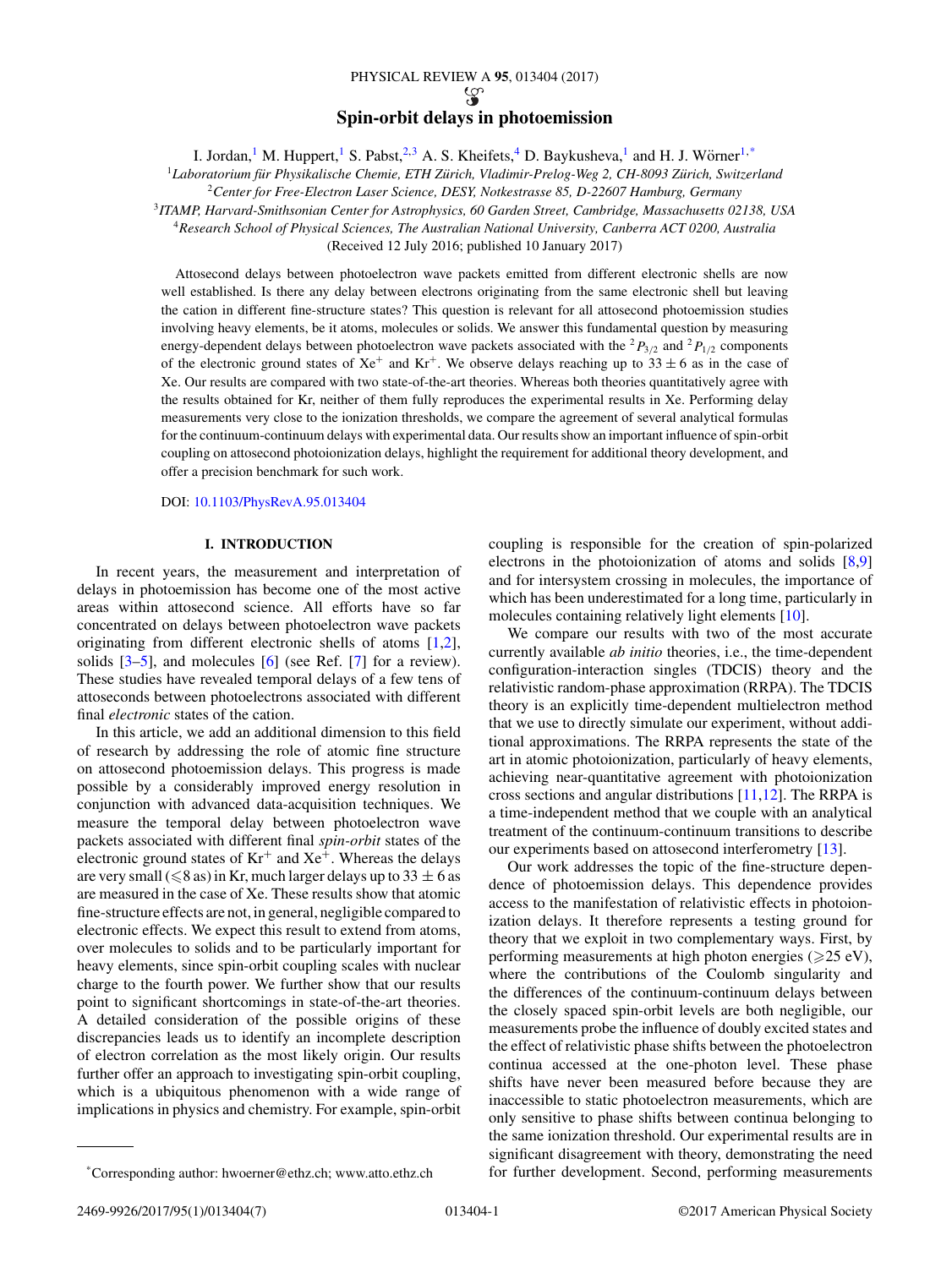in the vicinity of the ionization threshold, where the different ionization potentials of the two spin-orbit states completely dominate over the relativistic effects on the delays, we test the performance of several analytical formulas for the continuum-continuum transitions derived for the hydrogen atom in describing experimental data for heavier atoms.

### **II. EXPERIMENTS**

The experimental setup consists of an actively stabilized attosecond beamline [\[14\]](#page-5-0) and a magnetic-bottle photoelectron spectrometer [\[15\]](#page-5-0). The photoelectron resolution is sufficient to fully resolve the spin-orbit splittings of  $Kr^+$  (0.66 eV) and  $Xe^+$  (1.31 eV) beyond the highest kinetic energies reported in this work. High-harmonic generation in a gas cell filled with 10 mbar argon is driven by a 1.5 mJ, 30-fs laser pulse centered at 800 nm. These laser pulses are generated by an amplified titanium:sapphire laser system (Femtopower Pro V CEP by Femtolasers). The generated attosecond extreme-ultraviolet (XUV) pulse train is separated from the residual infrared (IR) pulse under vacuum by means of a perforated off-axis parabolic mirror that simultaneously recollimates the IR beam. The XUV beam is refocused by a toroidal mirror and is recombined with the IR beam by means of a second perforated off-axis parabolic mirror. The delay between XUV and IR is varied by tuning the length of the IR beam path and is actively stabilized during the measurement to a residual jitter of ∼30 as [\[14\]](#page-5-0). We note that this jitter does not affect the accuracy of the measured delays, because we measure relative delays. Photoelectrons generated from the overlapping XUV and IR pulses are collected and energy analyzed using a ∼0*.*9-m-long magnetic-bottle spectrometer equipped with a permanent magnet. Electron time-of-flight spectra are acquired on a single-shot basis using a digitizer card (Agilent U1071A). A chopper wheel is used in the IR beam path to block every other laser shot and to record two-color (XUV and IR) and onecolor (XUV-only) spectra in immediate temporal sequence. This approach substantially improves the signal-to-noise ratio

and generates high-fidelity difference spectrograms that are used in the subsequent analysis.

## **III. EXPERIMENTAL RESULTS**

Figure 1 illustrates the experimental results and data analysis. Large positive delays correspond to the XUV pulse train preceding the IR pulse. In the case of Kr (a) all photoelectron lines and side bands are fully resolved. The relative phases of the side-band oscillations  $\phi_{3/2}^q - \phi_{1/2}^q$ , for a given side-band order *q*, were determined by averaging the complex-valued Fourier transform of the difference spectrogram over the width of the side bands and the width of the oscillation frequency in the Fourier domain. The proximity of the IR-photon energy (1.55 eV) to the spin-orbit splitting in the  ${}^{2}P$  ground state of Xe<sup>+</sup> (1.31 eV) causes partial overlap between the <sup>2</sup> $P_{3/2}$ sideband of a given order and the  ${}^{2}P_{1/2}$  photoelectron signal generated by the next-higher harmonic order [see Fig. 1(b)]. We overcome this challenge by analyzing the difference spectrogram (XUV+IR minus XUV-only), acquired on a single-shot basis, with a two-dimensional fitting procedure using common oscillation frequencies. The two sidebands of the same harmonic order, and the two high-harmonic peaks with which they partially overlap, are analyzed simultaneously to extract the measured phase difference  $\phi_{3/2}^q - \phi_{1/2}^q$ . The success of this data-analysis approach is demonstrated by the weakness of periodic structures in the residuals. This analysis strategy will be particularly useful to perform attosecond interferometry on systems with complex photoelectron spectra  $[6]$ .

Figure [2](#page-2-0) shows the measured spin-orbit delays  $\Delta \tau^q$  =  $(\phi_{3/2}^q - \phi_{1/2}^q)/(2\omega)$ , where  $\omega$  is the IR-laser angular frequency, between photoelectron wave packets associated with the <sup>2</sup> *P*3*/*2 and  ${}^{2}P_{1/2}$  spin-orbit components of the electronic ground states of  $Kr^+$  and  $Xe^+$ . In the case of Kr, all delays are smaller than 8 attoseconds in magnitude. In the case of Xe, the measured delays are larger, reaching from  $-9 \pm 4$  as at 21.7 eV to  $+33 \pm 6$  as at 33.4 eV. All error bars represent 95%



FIG. 1. Measurement of delays between photoelectron wave packets associated with the  ${}^{2}P_{3/2}$  and  ${}^{2}P_{1/2}$  final states of Kr<sup>+</sup> and Xe<sup>+</sup>. An attosecond pulse train consisting of H11–H27, superimposed with an IR pulse centered at 800 nm is used to ionize the neutral atoms. Photoelectron spectra are acquired in the presence and absence of the IR field and subtracted on a single-shot basis. In the case of Xe, the two-dimensional fitting procedure of the difference spectrograms is illustrated.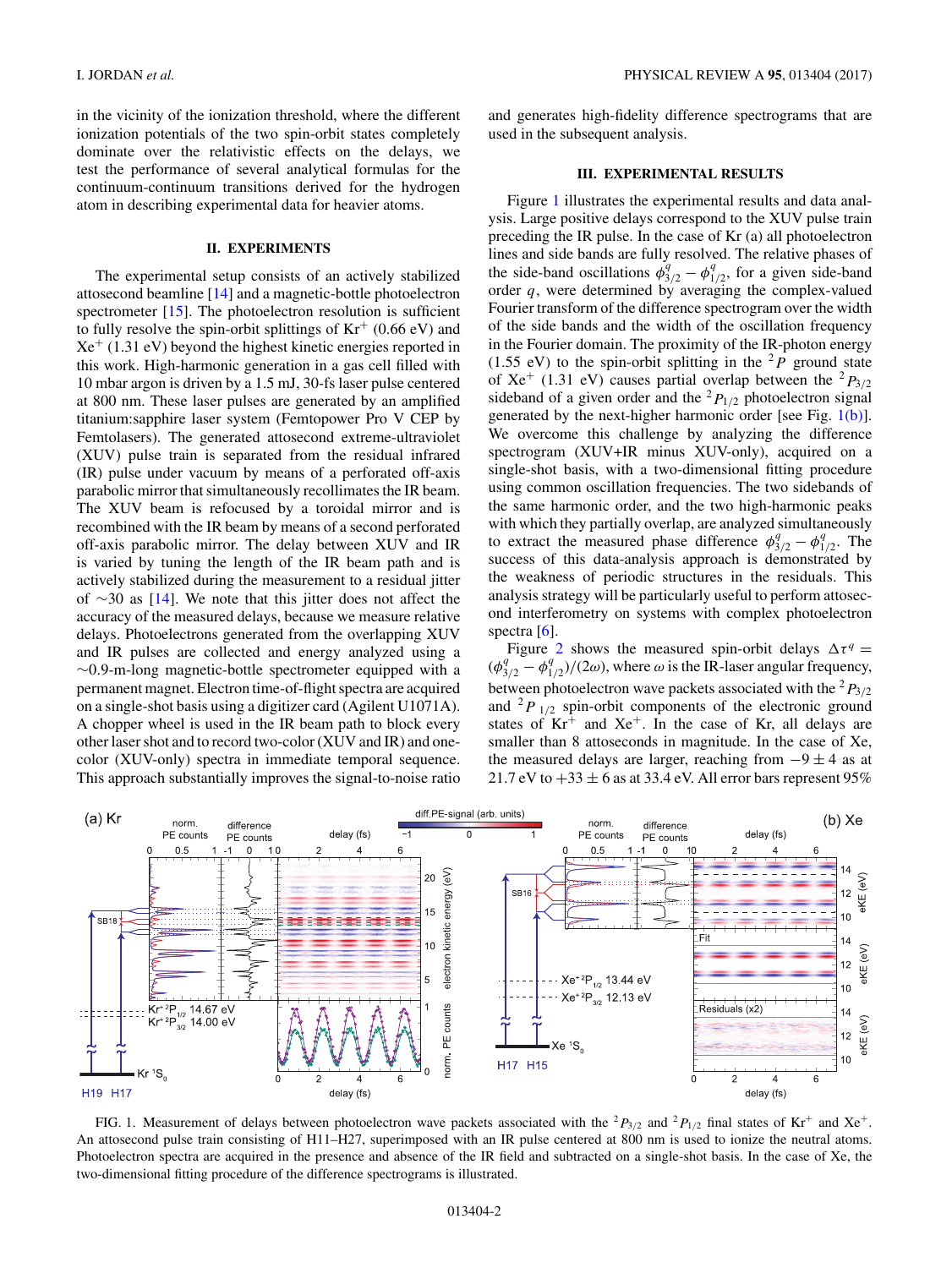<span id="page-2-0"></span>

FIG. 2. Delays  $(\tau_{3/2}^{tot} - \tau_{1/2}^{tot})$  between photoelectrons associated with the <sup>2</sup> $P_{3/2}$  and <sup>2</sup> $P_{1/2}$  final states of (a) Kr<sup>+</sup> and (b) Xe<sup>+</sup>. The experimental results (circles with error bars) are compared to TDCIS calculations (squares) and RRPA calculations with added continuumcontinuum contribution according to Eq. (3) (diamonds). The green (full) lines represent singly excited states, whereas the gray (dashed or dotted) lines represent doubly excited states given in Ref. [\[16\]](#page-5-0). The dashed gray lines represent states assigned to specific series and the dotted lines in panel (b) unassigned states.

confidence intervals based on 48 measurements in the case of Kr and 94 in the case of Xe.

## **IV. THEORETICAL RESULTS**

This section briefly describes the TDCIS and RRPA theories to which our experimental results will be compared. The TD-CIS method is an *ab initio* time-dependent multielectron theory [\[17,18\]](#page-5-0), which has been applied to Kr and Xe in Refs. [\[19–21\]](#page-5-0). Here, we use grid parameters [\[34\]](#page-5-0) similar to those in Ref. [\[21\]](#page-5-0). The XUV and IR fields are represented by Gaussian envelopes of 30-fs duration. Photoelectron spectra are calculated using the splitting method described in Refs. [\[22,23\]](#page-5-0). Photoelectron sidebands are calculated for photoemission parallel to the common polarization axis of XUV and IR fields and are integrated over their energy width to obtain the predicted spin-orbit delays.

The RRPA is an *ab initio* time-independent multielectron theory  $[11,12]$ . This theory has been used to predict photoionization delays [\[24,25\]](#page-5-0) and has also been compared to experiments in various rare gases [\[26–28\]](#page-5-0). For the present work, we have included the following photoionization channels and all mutual channel interactions: 4*p*−1, 4*s*−1, and 3*d*−<sup>1</sup> in the case of Kr and 5*p*−1, 5*s*−1, 4*d*−1, and 4*p*−<sup>1</sup> in the case of Xe.

In both cases all fine-structure components of all channels were included. In what follows, we use the atomic units unless otherwise specified. Within the dipole approximation, the photoionization amplitudes contributing to photoemission along the polarization direction of the ionizing radiation are given by [\[29\]](#page-5-0)

$$
T_{np_{1/2}}^{m=1/2} = \frac{1}{\sqrt{6}} Y_{00} D_{np_{1/2} \to \epsilon s_{1/2}} + \frac{1}{\sqrt{15}} Y_{20} D_{np_{1/2} \to \epsilon d_{3/2}},
$$
  
\n
$$
T_{np_{3/2}}^{m=1/2} = \frac{1}{\sqrt{6}} Y_{00} D_{np_{3/2} \to \epsilon s_{1/2}} - \frac{1}{5\sqrt{6}} Y_{20} D_{np_{3/2} \to \epsilon d_{3/2}},
$$
  
\n
$$
-\frac{1}{5} \sqrt{\frac{3}{2}} Y_{20} D_{np_{3/2} \to \epsilon d_{3/2}},
$$
  
\n(1)

where  $Y_{\ell m}$  represent the values of the spherical harmonics  $Y_{\ell m}(\theta = 0, \phi = 0)$  and  $D_{np_j \to \epsilon \ell'_{j'}}$  are the reduced photoionization matrix elements defined in Refs. [\[11,](#page-5-0)[35\]](#page-6-0). Since our measurements are integrated over the emission direction of the photoelectron by virtue of the magnetic-bottle configuration, possible effects of this angular averaging on the observed delays must be considered. We have therefore calculated the delays for different emission angles using the complete off-axial expressions given in Ref. [\[29\]](#page-5-0). In the case of Kr, the spin-orbit delays vary with angle by less than 5 as and the variation is even smaller in the case of Xe. We therefore neglected the angle dependence in our further analysis and compare our measurements with calculations carried out for photoemission parallel to the polarization of the XUV field. The atomic contribution to the delay of a photoelectron wave packet associated with the <sup>2</sup>  $P_J$  state of  $\mathrm{Kr}^+$  or  $\mathrm{Xe}^+$  is calculated according to

$$
\tau_j = \frac{\partial}{\partial E} \arg \big( T_{np_j} \big), \tag{2}
$$

which is illustrated in Fig. [3.](#page-3-0)

The total delay accessible to attosecond interferometry is then obtained by adding the contribution of the continuumcontinuum (cc) transition:  $\tau_j^{\text{tot}} = \tau_j + \tau_{cc,j}$ . Several formulas have been given to calculate cc delays  $(\tau_{cc})$  based on the phase of the cc transition matrix elements [\[30\]](#page-5-0). The simplest approximation, obtained by considering only the long-range phase in the asymptotic part of the wave functions is

$$
\phi_{cc}^{(P)}(k,\kappa) \equiv \arg\left(\frac{(2\kappa)^{iZ/\kappa}}{(2k)^{iZ/\kappa}} \frac{\Gamma[2+iZ(1/\kappa-1/k)]}{(\kappa-k)^{iZ(1/\kappa-1/k)}}\right),\tag{3}
$$

where  $k$  and  $k$  are the photoelectron momenta before and after interaction with the IR field, respectively. These continuumcontinuum delays are displayed in Fig. [4.](#page-3-0)

The next better approximation consists in correcting Eq. (3) for the long-range variation of the amplitudes of the scattering wave functions:

$$
\phi_{cc}^{(PA)}(k,\kappa) \equiv \phi_{cc}^{(P)}(k,\kappa) + \alpha(k,\kappa),\tag{4}
$$

where

$$
\alpha(k,\kappa) = \arg \left[ 1 + \frac{iZ}{2} \left( \frac{1}{\kappa^2} + \frac{1}{k^2} \right) \frac{\kappa - k}{1 + iZ(1/\kappa - 1/k)} \right].
$$
 (5)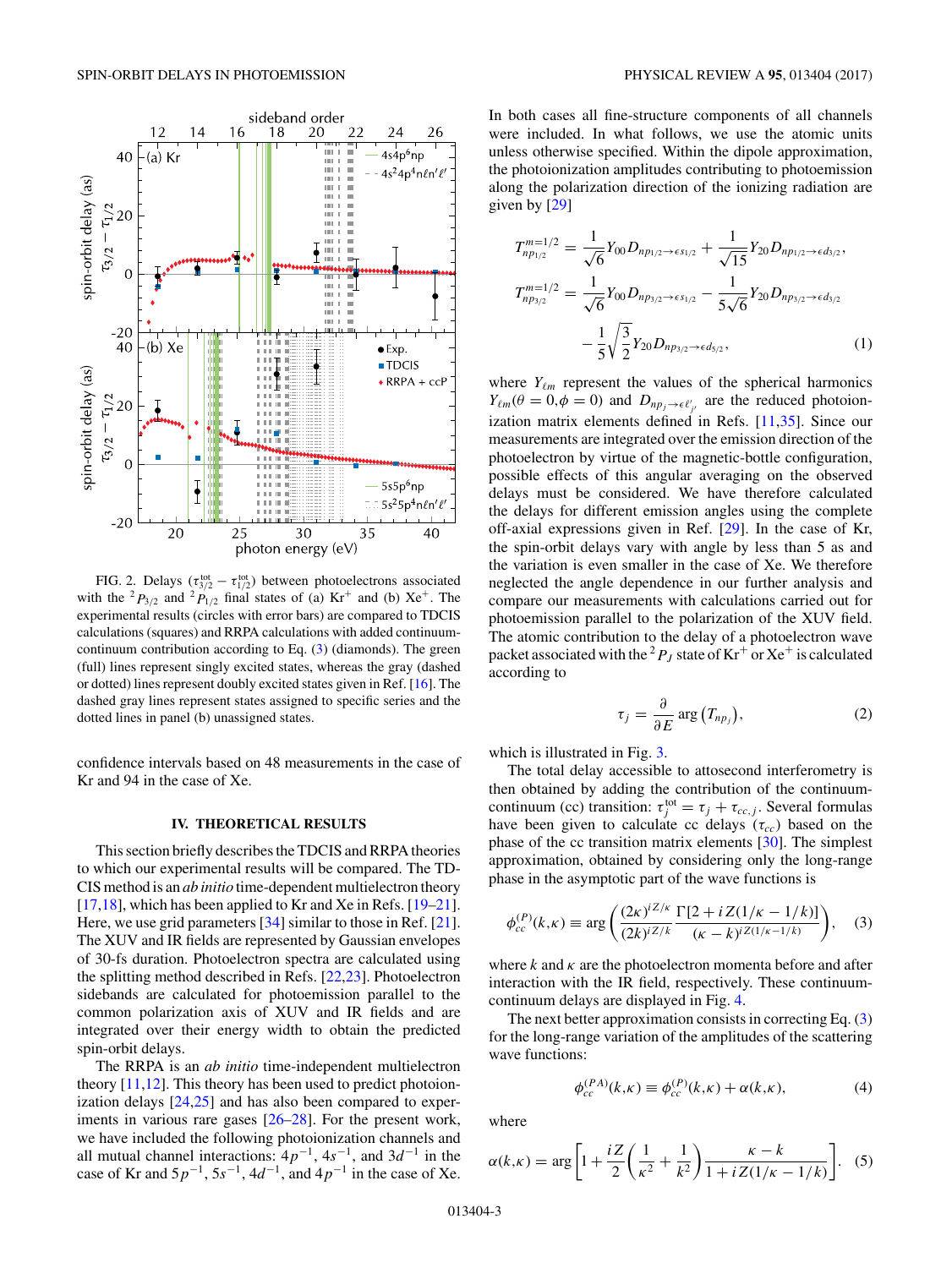<span id="page-3-0"></span>

FIG. 3. Atomic delays ( $\tau_{3/2}$  and  $\tau_{1/2}$ ) between photoelectrons associated with the <sup>2</sup> $P_{3/2}$  and <sup>2</sup> $P_{1/2}$  final states of (a) Kr<sup>+</sup> and (b)  $Xe^+$  obtained from the RRPA calculations.

A further improvement of the cc delays was obtained by regularizing the wave functions at the origin by substituting the radial coordinate with a complex variable. This approach provides quasiexact results in the case of atomic hydrogen, as can be judged from the comparison with exact numerical calculations [\[30\]](#page-5-0).



FIG. 4. Continuum-continuum delays ( $\tau_{\text{ccP,3/2}}$ ,  $\tau_{\text{ccP,1/2}}$ ), and their difference, pertaining to photoelectron wave packets associated with the <sup>2</sup> $P_{3/2}$  and <sup>2</sup> $P_{1/2}$  final states of (a) Kr<sup>+</sup> and (b) Xe<sup>+</sup> obtained from Eq.  $(3)$ .

# **V. DISCUSSION**

We now compare the results of the experiment with the TDCIS and RRPA results in Fig. [2.](#page-2-0) In the case of krypton, quantitative agreement is obtained between experiment and the RRPA theory for most of the data points, when we use Eq.  $(3)$  to evaluate the cc delays. The missing points between 25 and 29 eV are a consequence of the presence of singly excited resonances converging to the 4*s*−<sup>1</sup> threshold of Kr at 27.51 eV. This region was partially left out of the RRPA calculation because the spin-orbit delays display very large variations in the vicinity of the resonances. We have, however, very carefully studied the possible influence of these autoionizing resonances on the measured delays in our experiment. We have systematically varied the central wavelength of the Ti:Sa laser system and have used emission lines from a discharge-generated plasma source to calibrate the XUV-photon spectrometer. Although we have observed clear shifts of the high-harmonic photon energies, sufficient to fulfill the resonance conditions with singly excited states, no systematic dependence of the measured photoionization delays on the photon energies could be determined. Therefore, all measurements were averaged together, yielding the data points shown in Fig.  $2(a)$ . This is an interesting observation, because the effects of resonances on the phase of photoelectron side-band oscillations [\[31\]](#page-5-0) and electronic photoionization delays [\[32\]](#page-5-0) have been observed and reproduced by theory in the case of other atomic systems.

The experimental results in Fig.  $2(a)$  also agree well with the TDCIS calculations. The calculated delays lie within the 95% confidence intervals of our measurements for all energies that are not affected by autoionizing resonances. The data points between 24.8 eV (SB16) and 31.0 eV (SB20) agree with the TDCIS delays within two times the 95% confidence intervals. The possible effects of the singly excited resonances were further investigated by comparing the results of TDCIS calculations in which only the  $4p^{-1}$  channel was active, with calculations in which both the  $4p^{-1}$  and the  $4s^{-1}$  channels were active and interchannel coupling was included. The difference between the two calculations was systematically smaller than 3 as, confirming our experimental conclusion to the insignificant influence of the singly excited autoionizing resonances on the spin-orbit delays.

In the case of xenon [Fig.  $2(b)$ ], significant discrepancies are found between experiment and theory. Although the first and third data points agree with the RRPA calculations combined with Eq. [\(3\)](#page-2-0), the three other data points lie far away from the theoretical results. The region between 20.5 and 23.5 eV is affected by autoionizing resonances in the vicinity of the 5*s*−<sup>1</sup> threshold of Xe<sup>+</sup> at 21.77 eV and is therefore left out of the RRPA calculations. As in the case of Kr, we have systematically investigated the possible influence of the singly excited resonances converging to the 5*s*−<sup>1</sup> threshold of Xe<sup>+</sup> at 23.40 eV, on the delay measured at 21.7 eV (SB14) but have not found any systematic effect. The delays calculated by the TDCIS method in Fig. [2\(b\)](#page-2-0) are closer to zero than the RRPA results at low energies, but agree well with the RRPA results at higher energies. As in the case of Kr, TDCIS calculations including only the  $5p^{-1}$  channel or both the  $5p^{-1}$  and the  $5s^{-1}$ channel differ by less than 4 as.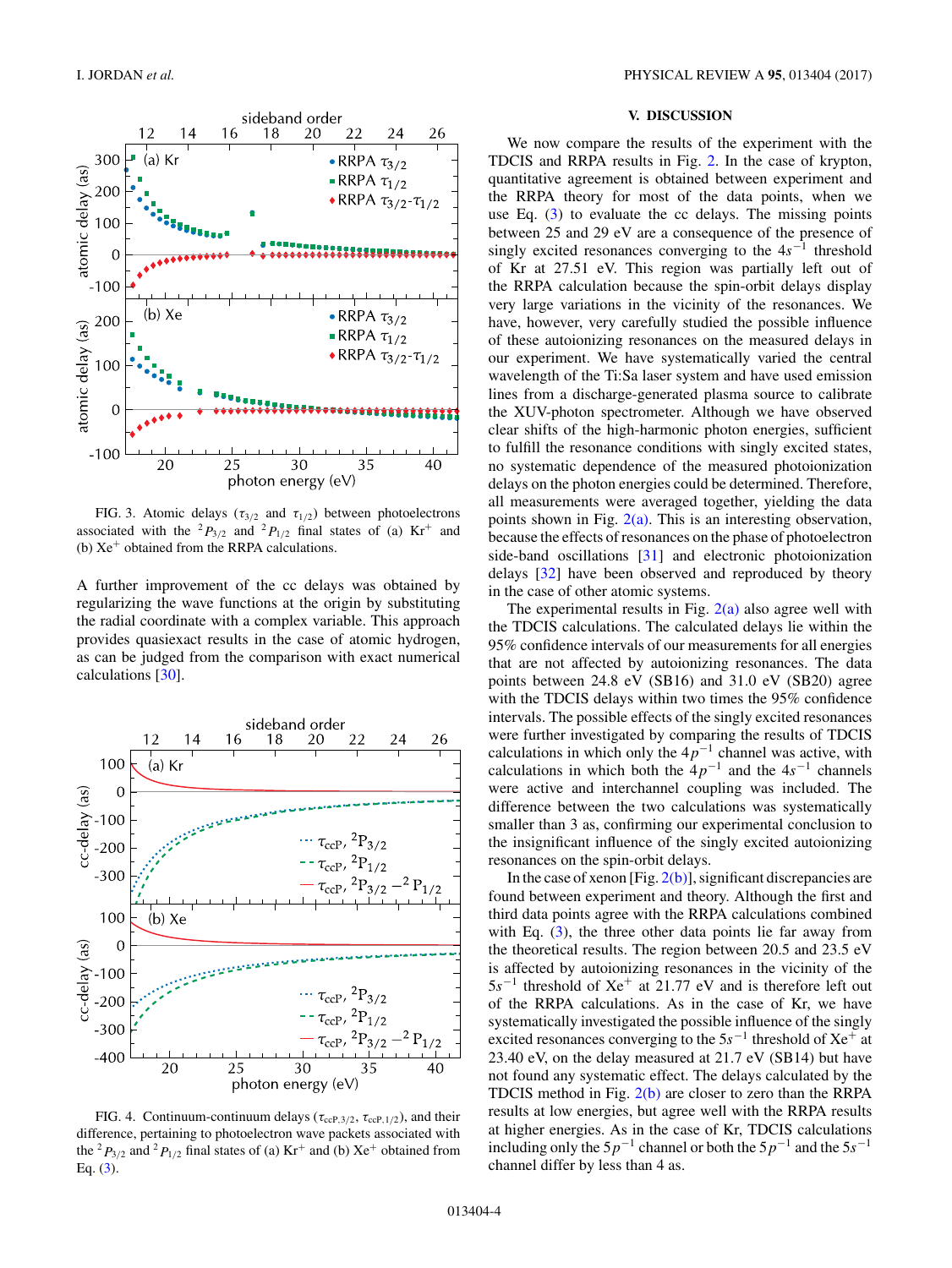What are possible origins for the large discrepancy between experiment and theory in the case of xenon? First, although RRPA and TDCIS fully include the singly excited states, such as the autoionizing resonances converging to the 5*s*−<sup>1</sup> threshold (full green lines in Fig. [2\)](#page-2-0), neither RRPA nor TDCIS include doubly excited states, i.e., states that are dominated by two-electron-two-hole configurations (gray lines in Fig. [2\)](#page-2-0). The interaction between singly and doubly excited states is entirely mediated by electron correlation, which makes such effects very interesting from a fundamental point of view. The absence of doubly excited states from RRPA has indeed been identified as the dominant origin of inaccuracies in the calculation of photoelectron-asymmetry parameters in argon [\[33\]](#page-5-0). The high density of doubly excited states in the region of 26–33 eV in Xe is therefore a likely explanation for the observed deviations between experiment and theory (both TDCIS and RRPA). In other words, the incomplete treatment of electron correlation in both RRPA and TDCIS, is the most likely explanation for the observed discrepancy. In further support of this conclusion, we note that in the region above ∼25 eV, the contribution of the continuum-continuum delays is negligible (*<*10 as in Xe and *<*8 as in Kr; Fig. [3\)](#page-3-0), which enables us to attribute the observed deviations to the atomic part  $\tau_i$  of the photoionization delays.

Second, the treatment of spin-orbit coupling in TDCIS is approximate. Although spin-orbit coupling is fully included in the angular-momentum algebra underlying the TDCIS code, the radial electronic wave functions are the same for both spin-orbit channels. Relativistic effects are, however, expected to affect the radial wave functions of these two channels differently with the largest differences expected for low kinetic energies. This fact is likely to explain why the spin-orbit delays are underestimated in the TDCIS calculation of the lowest two photon energies in Xe (see Fig. [2\)](#page-2-0), whereas they agree well with the RRPA calculations at the highest three photon energies.

Third, a possible reason for the deviation between experiment and theory at 27.9 and 31.0 eV is the sensitivity of spinorbit delays to the phase shifts between continuum channels associated with the <sup>2</sup> $P_{3/2}$  state on one hand and the <sup>2</sup> $P_{1/2}$ state on the other. These phase shifts play little or no role in any traditional observable of photoelectron spectroscopy, such as cross sections, angular distributions or spin-polarization parameters [\[8,9\]](#page-5-0). Measurements of photoionization delays between photoelectrons leaving the ion in one of the two spin-orbit states are, however, mainly sensitive to these phase shifts. Therefore, it is conceivable that both theories are not sufficiently accurate in predicting these phase shifts.

Since our measurements probe delays between photoelectrons associated with close-lying ionization thresholds at low kinetic energies they additionally offer the possibility of testing the performance of several analytical expressions for the hydrogenic continuum-continuum delays in the case of heavier atoms. The atomic part of the relative delays  $\tau_{3/2}$  and  $\tau_{1/2}$ , with  $\tau_j$  given by Eq. [\(2\)](#page-2-0) and shown in Fig. [3,](#page-3-0) increase to large positive values towards the ionization threshold because they are dominated by the contribution of the Coulomb potential. The difference  $\tau_{3/2} - \tau_{1/2}$  decreases to large negative values because the <sup>2</sup> $P_{3/2}$  ionization threshold lies below the <sup>2</sup> $P_{1/2}$ threshold. The large negative relative atomic delays  $\tau_{3/2} - \tau_{1/2}$ 



FIG. 5. Comparison of the measured delays ( $\tau_{3/2} - \tau_{1/2}$ ) with RRPA calculations combined with different versions of the continuum-continuum delays. The version "ccP" refers to Eq. [\(3\)](#page-2-0), "ccPA" refers to Eq. [\(4\)](#page-2-0), and "reg" refers to the cc delays calculated on the basis of the regularized radial wave functions (see text and Ref. [\[30\]](#page-5-0) for details).

are compensated by large positive differences of the cc delays at low kinetic energies (Fig. [4\)](#page-3-0). Therefore, the total relative delays at low kinetic energies must be very sensitive to each of the two contributions.

Figure 5 compares the experimental measurements and TDCIS results to the sum of the atomic delay from RRPA calculations and the analytical cc delays. The largest effects are seen at low photon energies, as expected. In the cases of both Kr and Xe, the cc delays calculated according to Eqs. [\(3\)](#page-2-0) and [\(5\)](#page-2-0) yield the best results. Using Eq. [\(4\)](#page-2-0) markedly deteriorates the agreement with the lowest experimental points. In the case of Kr, the agreement between the results of Eqs. [\(3\)](#page-2-0) and [\(5\)](#page-2-0) is quantitative with most of the experimental data points, as well as with the TDCIS results. A similar situation occurs in xenon. The data points at 18.6 and 24.8 eV agree best with the predictions of Eq.  $(3)$ , followed by Eq.  $(5)$ , and finally by Eq. [\(4\)](#page-2-0), for which the worst agreement with experiment is obtained. Concerning the data point at 21.7 eV, we recall the proximity of multiple doubly excited states, such that one cannot expect quantitative agreement for this data point.

### **VI. CONCLUSIONS**

In conclusion, we have realized precision measurements of delays between photoelectron wave packets associated with the spin-orbit components of the electronic ground states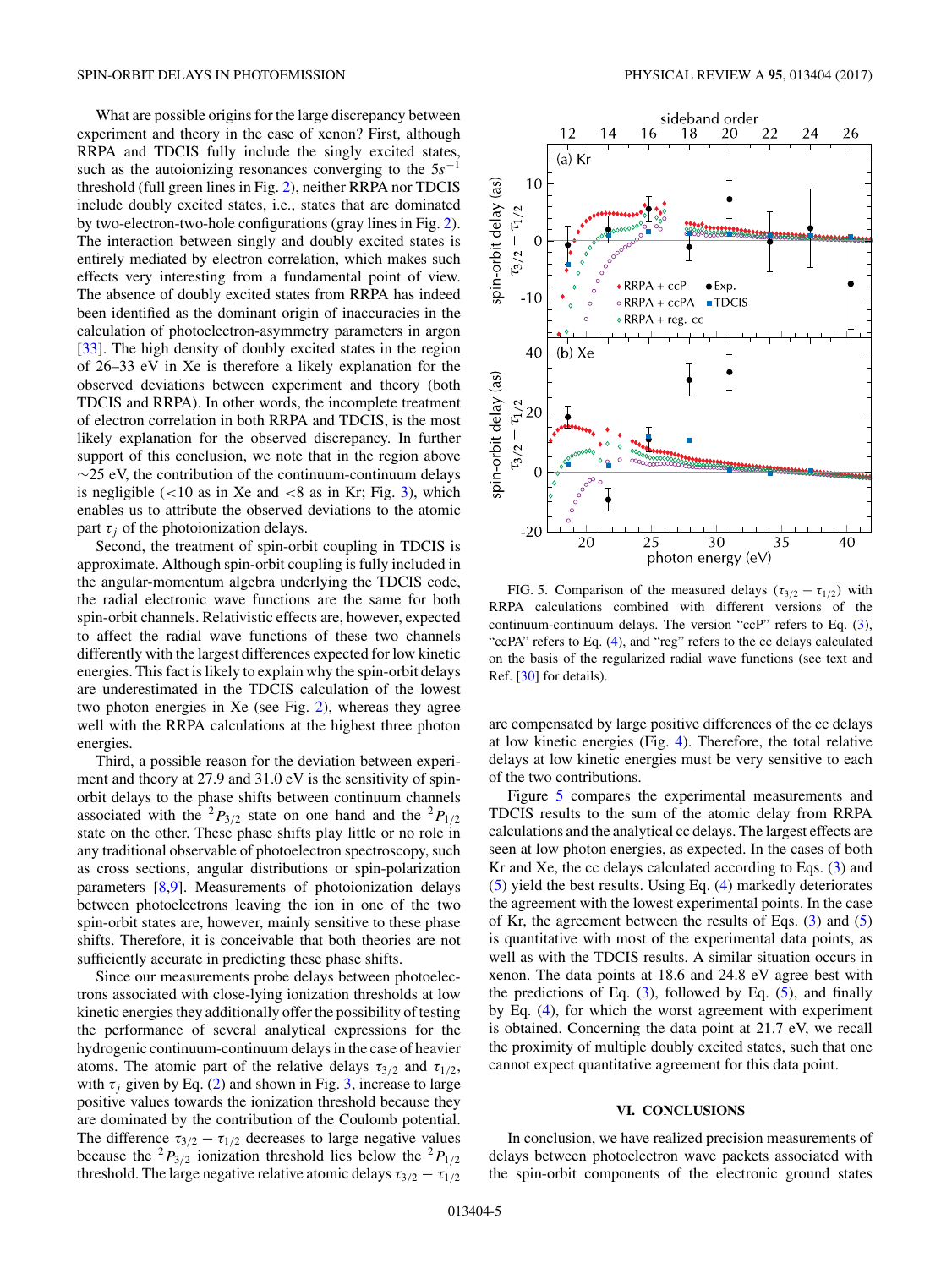<span id="page-5-0"></span>of  $Kr^+$  and  $Xe^+$ . In the case of krypton, the spin-orbit delays were found to be small, amounting to less than 8 attoseconds in the investigated range of photon energies. This result quantitatively agrees with state-of-the-art theories. In the case of xenon, much larger spin-orbit delays were measured, reaching up to  $33 \pm 6$  as at a photon energy of 33.4 eV. These results demonstrate the importance of fine-structure effects, such as spin-orbit coupling, in photoemission time delays. This is particularly important for photoemission from all samples in the gas or condensed phases containing heavy elements [3–5]. Even more importantly, our results suggest significant shortcomings in state-of-the-art theories of atomic photoionization which were known to achieve near-quantitative accuracy in traditional photoemission experiments. The most likely explanation of this deficiency is an incomplete treatment of electron correlation, arising from the absence of doubly excited configurations in TDCIS and RRPA. Our work therefore contributes to demonstrate that attosecond metrology has now reached the level to challenge well-established theories and therefore has the potential for driving major progress in our understanding of electron correlation in multielectron systems.

## **ACKNOWLEDGMENTS**

We thank U. Keller and her group for discussions. We gratefully acknowledge funding from an ERC Starting Grant (Contract No. 307270-ATTOSCOPE) and the NCCR-MUST, a funding instrument of the Swiss National Science Foundation. S.P. is funded by the Alexander von Humboldt Foundation and by the NSF through a grant to ITAMP. A.S.K. acknowledges support from the Australian Research Council under Discovery Grant No. DP120101805.

I.J. and M.H. contributed equally to this work.

- [1] M. Schultze, M. Fiess, N. Karpowicz, J. Gagnon, M. Korbman, M. Hofstetter, S. Neppl, A. L. Cavalieri, Y. Komninos, T. Mercouris *et al.*, [Science](https://doi.org/10.1126/science.1189401) **[328](https://doi.org/10.1126/science.1189401)**, [1658](https://doi.org/10.1126/science.1189401) [\(2010\)](https://doi.org/10.1126/science.1189401).
- [2] K. Klünder, J. M. Dahlström, M. Gisselbrecht, T. Fordell, M. Swoboda, D. Guénot, P. Johnsson, J. Caillat, J. Mauritsson, A. Maquet *et al.*, [Phys. Rev. Lett.](https://doi.org/10.1103/PhysRevLett.106.143002) **[106](https://doi.org/10.1103/PhysRevLett.106.143002)**, [143002](https://doi.org/10.1103/PhysRevLett.106.143002) [\(2011\)](https://doi.org/10.1103/PhysRevLett.106.143002).
- [3] A. L. Cavalieri, N. Muller, T. Uphues, V. S. Yakovlev, A. Baltuska, B. Horvath, B. Schmidt, L. Blumel, R. Holzwarth, S. Hendel *et al.*, [Nature \(London\)](https://doi.org/10.1038/nature06229) **[449](https://doi.org/10.1038/nature06229)**, [1029](https://doi.org/10.1038/nature06229) [\(2007\)](https://doi.org/10.1038/nature06229).
- [4] R. Locher, L. Castiglioni, M. Lucchini, M. Greif, L. Gallmann, J. Osterwalder, M. Hengsberger, and U. Keller, [Optica](https://doi.org/10.1364/OPTICA.2.000405) **[2](https://doi.org/10.1364/OPTICA.2.000405)**, [405](https://doi.org/10.1364/OPTICA.2.000405) [\(2015\)](https://doi.org/10.1364/OPTICA.2.000405).
- [5] S. Neppl, R. Ernstorfer, A. L. Cavalieri, C. Lemell, G. Wachter, E. Magerl, E. M. Bothschafter, M. Jobst, M. Hofstetter, U. Kleineberg *et al.*, [Nature \(London\)](https://doi.org/10.1038/nature14094) **[517](https://doi.org/10.1038/nature14094)**, [342](https://doi.org/10.1038/nature14094) [\(2015\)](https://doi.org/10.1038/nature14094).
- [6] M. Huppert, I. Jordan, D. Baykusheva, A. von Conta, and H. J. Wörner, *[Phys. Rev. Lett.](https://doi.org/10.1103/PhysRevLett.117.093001)* **[117](https://doi.org/10.1103/PhysRevLett.117.093001)**, [093001](https://doi.org/10.1103/PhysRevLett.117.093001) [\(2016\)](https://doi.org/10.1103/PhysRevLett.117.093001).
- [7] R. Pazourek, S. Nagele, and J. Burgdörfer, *[Rev. Mod. Phys.](https://doi.org/10.1103/RevModPhys.87.765) [87](https://doi.org/10.1103/RevModPhys.87.765)*, [765](https://doi.org/10.1103/RevModPhys.87.765) [\(2015\)](https://doi.org/10.1103/RevModPhys.87.765).
- [8] N. A. Cherepkov, [J. Phys. B](https://doi.org/10.1088/0022-3700/12/8/005) **[12](https://doi.org/10.1088/0022-3700/12/8/005)**, [1279](https://doi.org/10.1088/0022-3700/12/8/005) [\(1979\)](https://doi.org/10.1088/0022-3700/12/8/005).
- [9] U. Heinzmann, [J. Phys. B](https://doi.org/10.1088/0022-3700/13/22/011) **[13](https://doi.org/10.1088/0022-3700/13/22/011)**, [4367](https://doi.org/10.1088/0022-3700/13/22/011) [\(1980\)](https://doi.org/10.1088/0022-3700/13/22/011).
- [10] C. M. Marian, [Wiley Interdisc. Rev.: Computat. Mol. Sci.](https://doi.org/10.1002/wcms.83) **[2](https://doi.org/10.1002/wcms.83)**, [187](https://doi.org/10.1002/wcms.83) [\(2012\)](https://doi.org/10.1002/wcms.83).
- [11] W. R. Johnson and C. D. Lin, [Phys. Rev. A](https://doi.org/10.1103/PhysRevA.20.964) **[20](https://doi.org/10.1103/PhysRevA.20.964)**, [964](https://doi.org/10.1103/PhysRevA.20.964) [\(1979\)](https://doi.org/10.1103/PhysRevA.20.964).
- [12] M. Y. Amusia, *Atomic Photoeffect* (Plenum Press, New York, 1990).
- [13] J. M. Dahlström, A. L'Huillier, and A. Maquet, [J. Phys. B](https://doi.org/10.1088/0953-4075/45/18/183001) [45](https://doi.org/10.1088/0953-4075/45/18/183001), [183001](https://doi.org/10.1088/0953-4075/45/18/183001) [\(2012\)](https://doi.org/10.1088/0953-4075/45/18/183001).
- [14] M. Huppert, I. Jordan, and H. J. Wörner, [Rev. Sci. Instrum.](https://doi.org/10.1063/1.4937623) [86](https://doi.org/10.1063/1.4937623), [123106](https://doi.org/10.1063/1.4937623) [\(2015\)](https://doi.org/10.1063/1.4937623).
- [15] I. Jordan, M. Huppert, M. A. Brown, J. A. van Bokhoven, and H. J. Wörner, [Rev. Sci. Instrum.](https://doi.org/10.1063/1.4938175) **[86](https://doi.org/10.1063/1.4938175)**, [123905](https://doi.org/10.1063/1.4938175) [\(2015\)](https://doi.org/10.1063/1.4938175).
- [16] K. Codling and R. P. Madden, [J. Res. Nat. Bur. Stand.](https://doi.org/10.6028/jres.076A.001) **[76A](https://doi.org/10.6028/jres.076A.001)**, [1](https://doi.org/10.6028/jres.076A.001) [\(1972\)](https://doi.org/10.6028/jres.076A.001).
- [17] L. Greenman, P. J. Ho, S. Pabst, E. Kamarchik, D. A. Mazziotti, and R. Santra, [Phys. Rev. A](https://doi.org/10.1103/PhysRevA.82.023406) **[82](https://doi.org/10.1103/PhysRevA.82.023406)**, [023406](https://doi.org/10.1103/PhysRevA.82.023406) [\(2010\)](https://doi.org/10.1103/PhysRevA.82.023406).
- [18] S. Pabst and R. Santra, [Phys. Rev. Lett.](https://doi.org/10.1103/PhysRevLett.111.233005) **[111](https://doi.org/10.1103/PhysRevLett.111.233005)**, [233005](https://doi.org/10.1103/PhysRevLett.111.233005) [\(2013\)](https://doi.org/10.1103/PhysRevLett.111.233005).
- [19] E. Goulielmakis, Z.-H. Loh, A. Wirth, R. Santra, N. Rohringer, V. S. Yakovlev, S. Zherebtsov, T. Pfeifer, A. M. Azzeer, M. F. Kling *et al.*, [Nature \(London\)](https://doi.org/10.1038/nature09212) **[466](https://doi.org/10.1038/nature09212)**, [739](https://doi.org/10.1038/nature09212) [\(2010\)](https://doi.org/10.1038/nature09212).
- [20] S. Pabst, A. Sytcheva, A. Moulet, A. Wirth, E. Goulielmakis, and R. Santra, [Phys. Rev. A](https://doi.org/10.1103/PhysRevA.86.063411) **[86](https://doi.org/10.1103/PhysRevA.86.063411)**, [063411](https://doi.org/10.1103/PhysRevA.86.063411) [\(2012\)](https://doi.org/10.1103/PhysRevA.86.063411).
- [21] S. Pabst, M. Lein, and H. J. Wörner, *[Phys. Rev. A](https://doi.org/10.1103/PhysRevA.93.023412)* [93](https://doi.org/10.1103/PhysRevA.93.023412), [023412](https://doi.org/10.1103/PhysRevA.93.023412) [\(2016\)](https://doi.org/10.1103/PhysRevA.93.023412).
- [22] X. M. Tong, K. Hino, and N. Toshima, [Phys. Rev. A](https://doi.org/10.1103/PhysRevA.74.031405) **[74](https://doi.org/10.1103/PhysRevA.74.031405)**, [031405](https://doi.org/10.1103/PhysRevA.74.031405) [\(2006\)](https://doi.org/10.1103/PhysRevA.74.031405).
- [23] [A. Karamatskou, S. Pabst, Y.-J. Chen, and R. Santra,](https://doi.org/10.1103/PhysRevA.89.033415) *Phys. Rev.* A **[89](https://doi.org/10.1103/PhysRevA.89.033415)**, [033415](https://doi.org/10.1103/PhysRevA.89.033415) [\(2014\)](https://doi.org/10.1103/PhysRevA.89.033415).
- [24] A. S. Kheifets and I. A. Ivanov, [Phys. Rev. Lett.](https://doi.org/10.1103/PhysRevLett.105.233002) **[105](https://doi.org/10.1103/PhysRevLett.105.233002)**, [233002](https://doi.org/10.1103/PhysRevLett.105.233002) [\(2010\)](https://doi.org/10.1103/PhysRevLett.105.233002).
- [25] A. S. Kheifets, [Phys. Rev. A](https://doi.org/10.1103/PhysRevA.87.063404) **[87](https://doi.org/10.1103/PhysRevA.87.063404)**, [063404](https://doi.org/10.1103/PhysRevA.87.063404) [\(2013\)](https://doi.org/10.1103/PhysRevA.87.063404).
- [26] D. Guénot, K. Klünder, C. L. Arnold, D. Kroon, J. M. Dahlström, M. Miranda, T. Fordell, M. Gisselbrecht, P. Johnsson, J. Mauritsson *et al.*, [Phys. Rev. A](https://doi.org/10.1103/PhysRevA.85.053424) **[85](https://doi.org/10.1103/PhysRevA.85.053424)**, [053424](https://doi.org/10.1103/PhysRevA.85.053424) [\(2012\)](https://doi.org/10.1103/PhysRevA.85.053424).
- [27] D. Guénot, D. Kroon, E. Balogh, E. W. Larsen, M. Kotur, M. Miranda, T. Fordell, P. Johnsson, J. Mauritsson, M. Gisselbrecht *et al.*, [J. Phys. B](https://doi.org/10.1088/0953-4075/47/24/245602) **[47](https://doi.org/10.1088/0953-4075/47/24/245602)**, [245602](https://doi.org/10.1088/0953-4075/47/24/245602) [\(2014\)](https://doi.org/10.1088/0953-4075/47/24/245602).
- [28] C. Palatchi, J. M. Dahlström, A. S. Kheifets, I. A. Ivanov, D. M. Canaday, P. Agostini, and L. F. DiMauro, [J. Phys. B](https://doi.org/10.1088/0953-4075/47/24/245003) **[47](https://doi.org/10.1088/0953-4075/47/24/245003)**, [245003](https://doi.org/10.1088/0953-4075/47/24/245003)  $(2014)$ .
- [29] A. S. Kheifets, A. Mandal, P. C. Deshmukh, V. K. Dolmatov, D. A. Keating, and S. T. Manson, [Phys. Rev. A](https://doi.org/10.1103/PhysRevA.94.013423) **[94](https://doi.org/10.1103/PhysRevA.94.013423)**, [013423](https://doi.org/10.1103/PhysRevA.94.013423) [\(2016\)](https://doi.org/10.1103/PhysRevA.94.013423).
- [30] J. Dahlström, D. Guénot, K. Klünder, M. Gisselbrecht, J. Mauritsson, A. L'Huillier, A. Maquet, and R. Taïeb, [Chem. Phys.](https://doi.org/10.1016/j.chemphys.2012.01.017) **[414](https://doi.org/10.1016/j.chemphys.2012.01.017)**, [53](https://doi.org/10.1016/j.chemphys.2012.01.017) [\(2013\)](https://doi.org/10.1016/j.chemphys.2012.01.017).
- [31] M. Kotur, D. Guénot, Á. Jiménez-Galán, D. Kroon, E. W. Larsen, M. Louisy, S. Bengtsson, M. Miranda, J. Mauritsson, C. L. Arnold *et al.*, [Nat. Commun.](https://doi.org/10.1038/ncomms10566) **[7](https://doi.org/10.1038/ncomms10566)**, [10566](https://doi.org/10.1038/ncomms10566) [\(2016\)](https://doi.org/10.1038/ncomms10566).
- [32] M. Sabbar, S. Heuser, R. Boge, M. Lucchini, T. Carette, E. [Lindroth, L. Gallmann, C. Cirelli, and U. Keller,](https://doi.org/10.1103/PhysRevLett.115.133001) Phys. Rev. Lett. **[115](https://doi.org/10.1103/PhysRevLett.115.133001)**, [133001](https://doi.org/10.1103/PhysRevLett.115.133001) [\(2015\)](https://doi.org/10.1103/PhysRevLett.115.133001).
- [33] M. Y. Amusia and A. S. Kheifets, [Phys. Lett. A](https://doi.org/10.1016/0375-9601(81)90789-1) **[82](https://doi.org/10.1016/0375-9601(81)90789-1)**, [407](https://doi.org/10.1016/0375-9601(81)90789-1) [\(1981\)](https://doi.org/10.1016/0375-9601(81)90789-1).
- [34] A pseudo-spectral grid with a radial box size of  $130a_0$ , 600 grid points, and a mapping parameter of  $\zeta = 0.5$  are used. The complex absorbing potential starts at  $100a<sub>0</sub>$  and has a strength of  $\eta = 0.002$ . The maximum angular momentum is 15 and Hartree-Fock orbitals up to an energy of 10 a.u. are considered. The